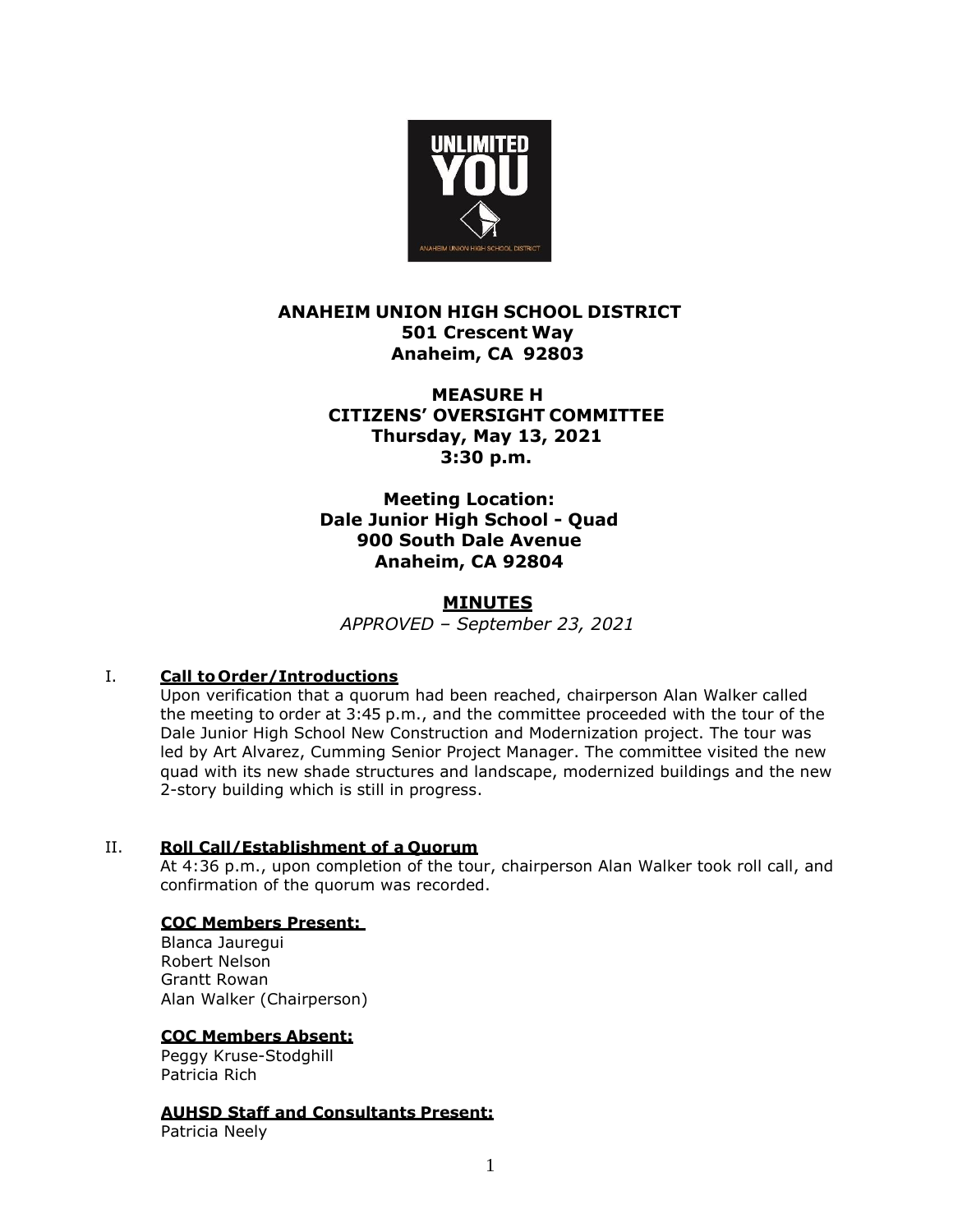Karen Orr Kunal Shah (Consultant) Art Alvarez (Consultant)

### **Members of the Public Present:**

None

#### III. **Adoption of Agenda and Approval of Minutes**

Committee member Robert Nelson made a motion that was seconded by committee member Grantt Rowan to adopt the agenda of the May 13, 2021, COC meeting. All committee members agreed and the agenda was adopted.

Committee member Robert Nelson made a motion that was seconded by committee member Grantt Rowan to approve the draft minutes of the February 17, 2021, COC meeting. All committee members agreed and the minutes were approved.

#### IV. **Public Comment**

There were no public comments.

#### V. **Staff Update on Measure H Program**

At 4:36 p.m., upon completion of the tour, the COC continued with its meeting.

The presentation started with Kunal Shah discussing the progress on Dale Junior High School's modernization/new construction project and the Polaris (New Cambridge Virtual Academy – Opened August 2020) modernization project. The \$46M project was awarded to Pinner Construction in March 2019. Phase 1, which encompasses the modernization of Buildings 200, 400, 500, 500A, 600 and Polaris, is complete with minor punch list work underway. Work is being completed in Buildings 700 (Shower/Lockers), 300 (Science) and the Quad. Phase 2, the new 2 story Administration, Labs, Classrooms and Library Building is scheduled to complete in 2 months. This CBA project is within its overall project budget, and trending three months behind its original substantial completion date of February 2021. There are various reasons as to why the completion is trending behind schedule, one of them being supply chain issues with materials.

Kunal Shah discussed the new \$12M, Phase 2 Measure H project at Ball Junior High School. The project, which was awarded in October 2020, consists of the modernization of the Administration Building, the replacement of underground utilities, site security fencing and gates, landscape and irrigation, a new quad with shade structures, select restroom upgrades, and the reconstruction of the main parking lot. This project is currently under construction, on schedule and within budget. It is scheduled to complete in January 2022.

Kunal Shah discussed the new \$17M, Measure H project at Sycamore Junior High School. The project, which was awarded in October 2020, consists of the modernization of the Administration Building, the replacement of underground utilities, site security fencing and gates, landscape and irrigation, a new quad with shade structures, select restroom upgrades, and the reconstruction/reconfiguration of the main parking lot and horseshoe lot. The project includes the relocation of existing portable buildings on campus for community use. This project is currently under construction, on schedule and within budget. It is scheduled to complete in March 2022.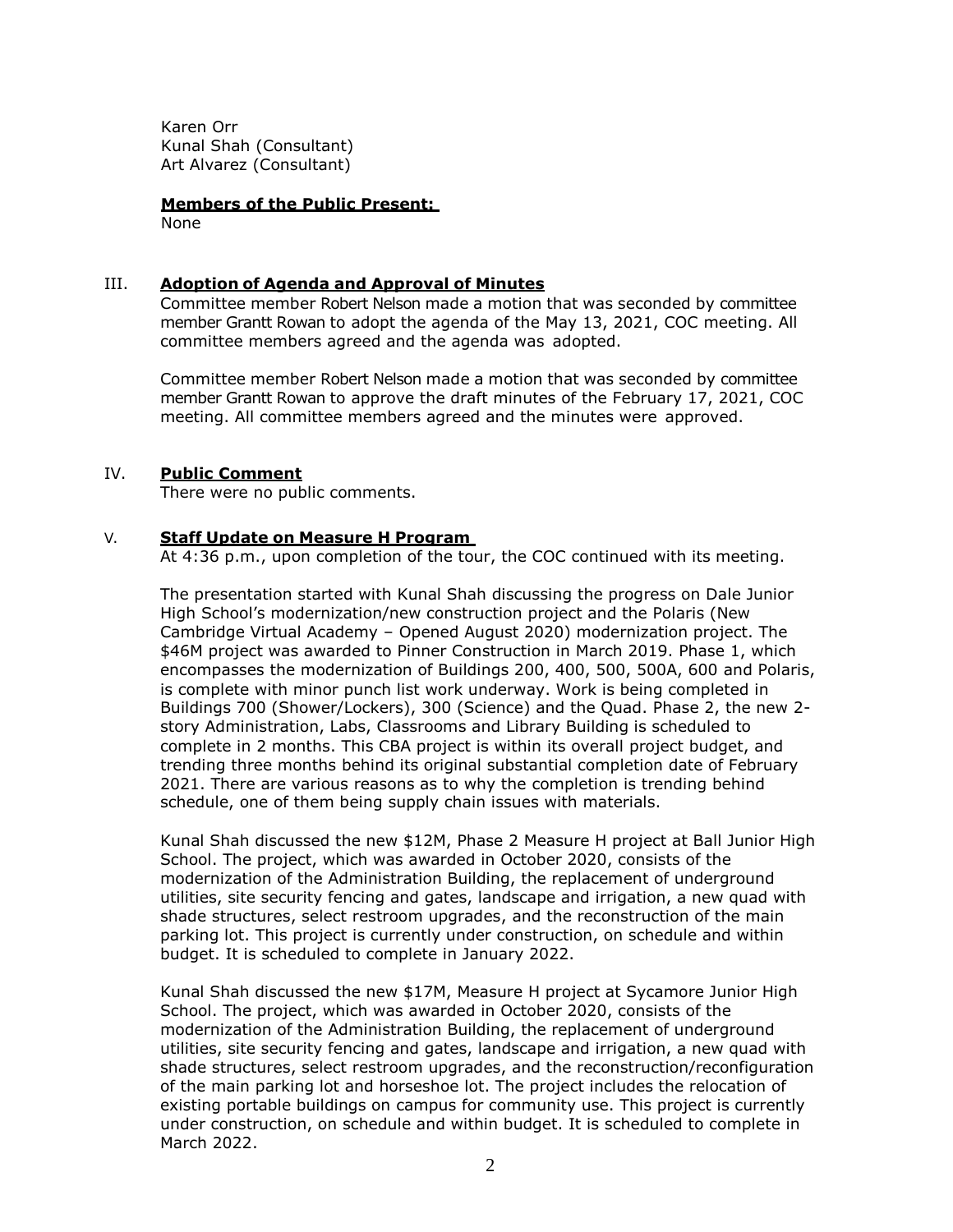Patricia Neely discussed the new \$13.5M, Measure H Site Improvement project at Magnolia High School. The project, which was awarded in July 2020, consists of the replacement of underground utilities, site security fencing and gates, landscape and irrigation, a new quad with shade structures, site lighting, select restroom upgrades, and new tennis courts. This project is currently under construction, on schedule and within budget. It is scheduled to complete in January 2022.

Patricia Neely discussed the new \$8.5M, Measure H Shower/Locker Room Modernization project at Magnolia High School. The project, which was awarded in May 2021, consists of the modernization of Boys and Girls shower/locker rooms, coaches' offices, team rooms, restrooms, and wrestling room. This project is anticipated to start in June 2021, and is scheduled to complete in February 2022.

Also discussed was the Measure H Video Surveillance Solution project. Patricia Neely explained that this is a district wide project, which provides cameras with recording capabilities at all schools and at the District Office. All twenty sites are currently operational. Punch list is in progress. The contract was awarded in December 2018, and is scheduled to close out, within budget, in April 2021.

Patricia Neely discussed the next round of upcoming Measure H projects as follows:

- Magnolia HS New Construction Cyber Security Building Project
	- o Status: DSA Review
	- o Budget: \$38M
- Western HS Practice Field
	- o Status: Planning
	- o Budget: \$6M
- Western HS Security Fence and Site Development Project:
	- o Budget: \$9.5
- Western HS Incubator Lab Project:
	- o Status: Contract Award April 2021
		- o Budget: \$1.4M
		- o Substantial Completion: July 2021

Patricia Neely discussed the status of the 21st Century classroom furniture implementation. She informed that 585 classrooms received furniture since 2015 and that 46 classrooms remain to receive furniture in accordance with the Measure H project list.

The list of completed Measure H projects are summarized in the project update.

Anticipated state funding was discussed.

Led by Karen Orr, the District's controller, the committee received an update on bond income and expenditures through April 30, 2021. She explained that for clarity and ease, the balances for all three bond issuances are well summarized on the project update. The detail of the income and the expenditures are found on the reports.

### VI. **Discussion/Information Items**

Patricia Neely once again reported that she received Peggy Kruse-Stodghill's resignation effective end of May, as she would no longer have students enrolled in